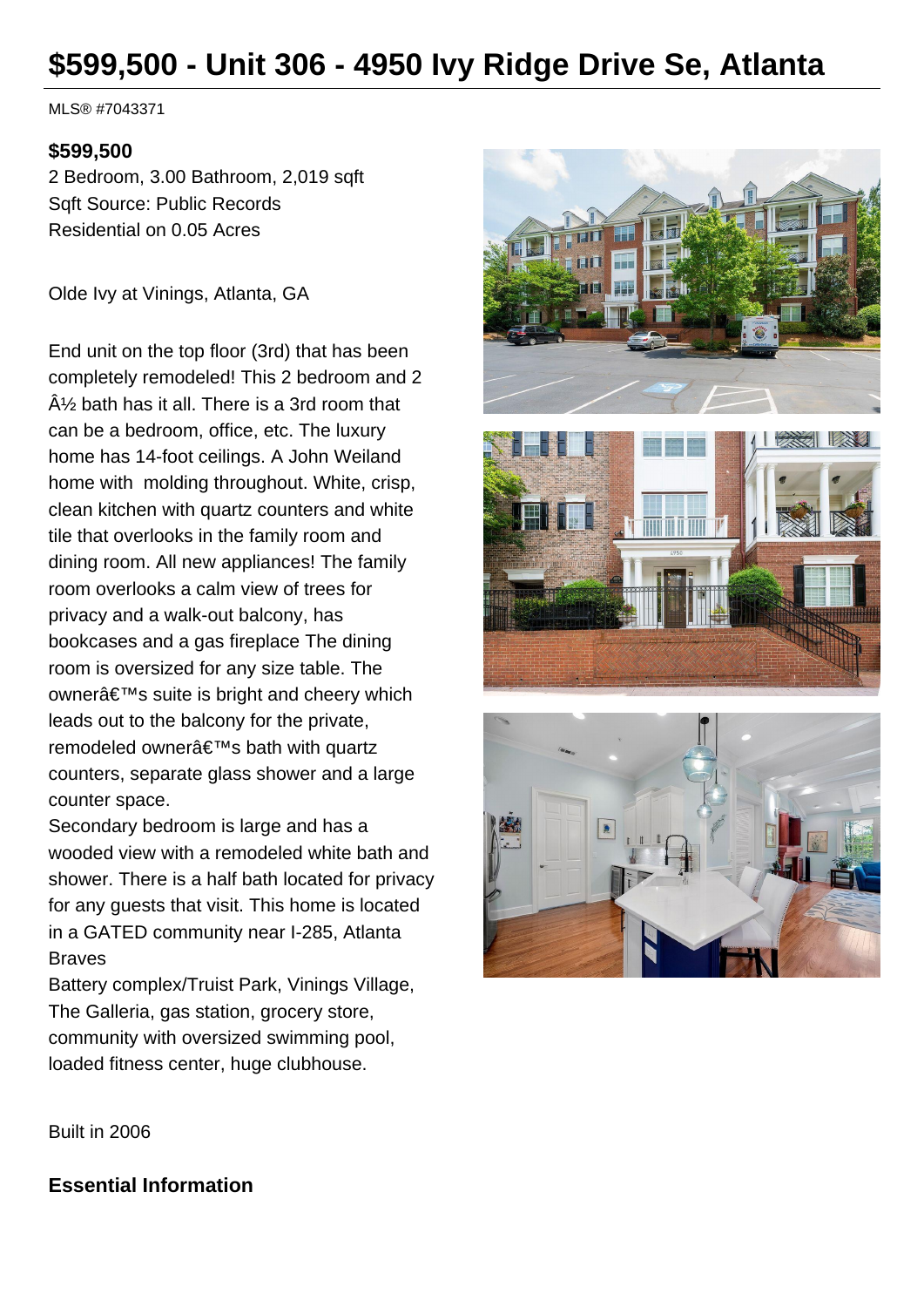| MLS@#              | 7043371                    |
|--------------------|----------------------------|
| Price              | \$599,500                  |
| <b>Bedrooms</b>    | 2                          |
| <b>Bathrooms</b>   | 3.00                       |
| <b>Full Baths</b>  | $\overline{2}$             |
| <b>Half Baths</b>  | 1                          |
| Square Footage     | 2,019                      |
| <b>SqFt Source</b> | <b>Public Records</b>      |
| Acres              | 0.05                       |
| <b>Year Built</b>  | 2006                       |
| <b>Type</b>        | Residential                |
| Sub-Type           | Condominium                |
| <b>Style</b>       | Mid-Rise (up to 5 stories) |
| Status             | Active                     |

## **Community Information**

| Address      | Unit 306 - 4950 Ivy Ridge Drive Se |
|--------------|------------------------------------|
| Subdivision  | Olde Ivy at Vinings                |
| City         | Atlanta                            |
| County       | Cobb                               |
| <b>State</b> | GA                                 |
| Zip Code     | 30339                              |

#### **Amenities**

| <b>Utilities</b>      | Cable Available, Electricity Available, Natural Gas Available, Other |
|-----------------------|----------------------------------------------------------------------|
| <b>Parking Spaces</b> | 2                                                                    |
| Parking               | Assigned, Covered, Garage, Storage                                   |
| # of Garages          | 2                                                                    |
| View                  | Other                                                                |
| Waterfront            | <b>None</b>                                                          |
| Pool                  | In Ground                                                            |
|                       |                                                                      |

#### **Interior**

Interior Features Beamed Ceilings, Bookcases, Cathedral Ceiling(s), Double Vanity, Entrance Foyer, High Ceilings 10 ft Main, Tray Ceiling(s), Walk-In Closet(s) Appliances Dishwasher, Disposal, Dryer, Electric Oven, Electric Range, Electric Water Heater, ENERGY STAR Qualified Appliances, Gas Cooktop, Microwave, Refrigerator, Self Cleaning Oven, Washer